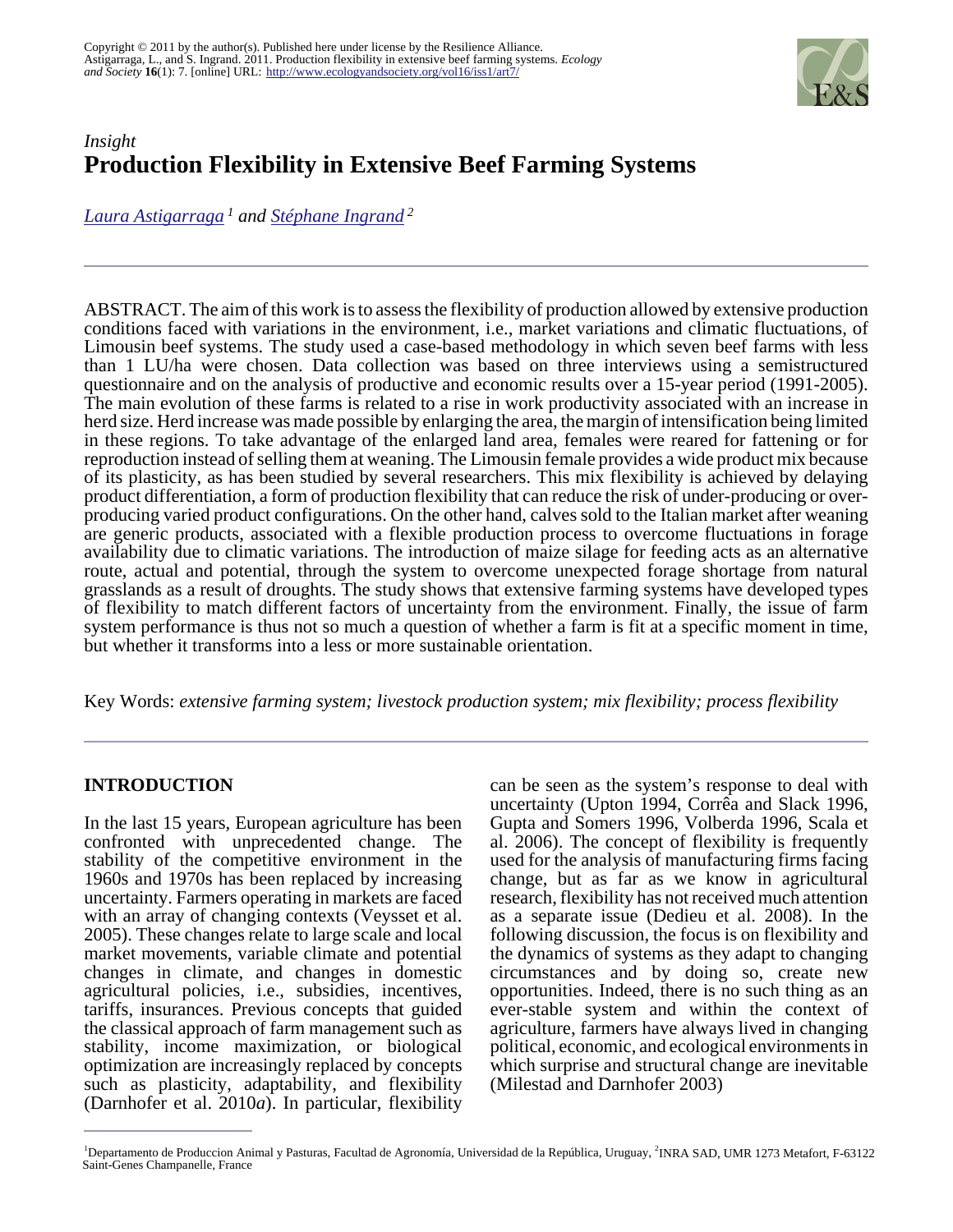## **Literature review**

In management science, flexibility is a complex and multidimensional concept, and it is the uncertainty in the environment that makes flexibility valuable (Gerwin 1993, Upton 1994). Perceived uncertainty results from a lack of information about environmental factors, an inability to accurately assess environmental probabilities, and a lack of knowledge regarding costs associated with an incorrect decision (Scala et al. 2006). According to Slack (1987), flexibility in a generic sense can be defined as the ability of a system to respond, at a reasonable cost and at an appropriate speed, to planned and unanticipated changes in external and internal environments. The term environment represents the conditions in which the system operates; a system has both an external environment, i.e., outside its boundary, and an internal environment, i.e., inside its boundary. On these bases, it is clear that flexibility is always relative to the goal strived for and to the environmental circumstances. Flexibility, therefore, is not a characteristic of a system itself, but a characteristic of the relationship between a system and its environment, i.e., its measurement and deployment is situation specific (Gupta and Buzacott 1989). Therefore, to assess the flexibility of a system, we need first to determine what the drivers are, i.e., the factors that determine the need for flexibility (Das and Patel 2002, Pujawan 2004).

Based on the work by De Leeuw and Volberda (1996), the definition of flexibility can be expanded to include the idea of control applied to the systems theory. According to these authors, flexibility is the degree to which a system possesses a variety of actual and potential capabilities and the rapidity with which it can implement these capabilities to improve the controllability of the environment. Control is understood here as any manner of directed influence, not defined by its success but by the ascribed intention; this idea must be distinguished from control in the sense of strict determination of processes. Internal flexibility corresponds to low controllability from the environment, i.e., whenever the environment exercises control over the system, it is able to adapt in such a way that this control does not succeed. In this case, greater flexibility can translate into applying new technologies or renewing products as a way of better absorbing disturbances from the environment (Scala et al.

2006). External flexibility means the ability to successfully control the environment, or in more specific terms, high flexibility corresponds to an extensive control capacity of the system with respect to the environment (De Leeuw and Volberda 1996). In this case, the response may be creating new product market combinations or using market power to deter entry and control competitors.

The use of a control perspective results in a distinction between internal and external flexibility, producing changes in the system or in the environment. According to Dreyer and Grønhaug (2004), to defend and improve its competitive position, the firm must exploit opportunities and neutralize v threats in its competitive environment, i.e., that part of the firm's external environment that consists of other firms fighting for dominance of the same market. It also illustrates that both internal and external flexibility can be either passive or active; this means not only reactive, as adaptation would be, but proactive as well. In the context of flexibility, the word proactive refers to the need to build necessary capabilities into the resources, processes, and structures to manage change. This means the possible changes have to be expected in advance and appropriate types of flexibility should be built to manage the expected change (Wadhwa and Rio 2002). This viewpoint involving control and anticipation processes makes it possible to distinguish the notion of flexibility from the notion of resilience (Holling 1973, Gunderson 2000, Milestad 2003).

According to the study on flexible organizations of Nordic countries, Gjerding (1999) had argued that flexible firms may behave reactively when faced with environmental changes, but they tend to prepare themselves for these events by instituting organizational changes. In other words, managers will try to act ex-post-facto, responding to an unplanned change, but they would frequently prefer to act ex-ante-facto, trying to control the uncertainty and variability of the unplanned changes (Corrêa and Slack 1996). Sometimes the same action can serve both to overcome the fluctuations from the environment and to increase the control. By improving forecasting systems for instance, a firm can reduce the level of uncertainty under which it works but, at the same time, it can prepare itself to respond faster to future customer orders. However, there is also a need to ensure some baseline stability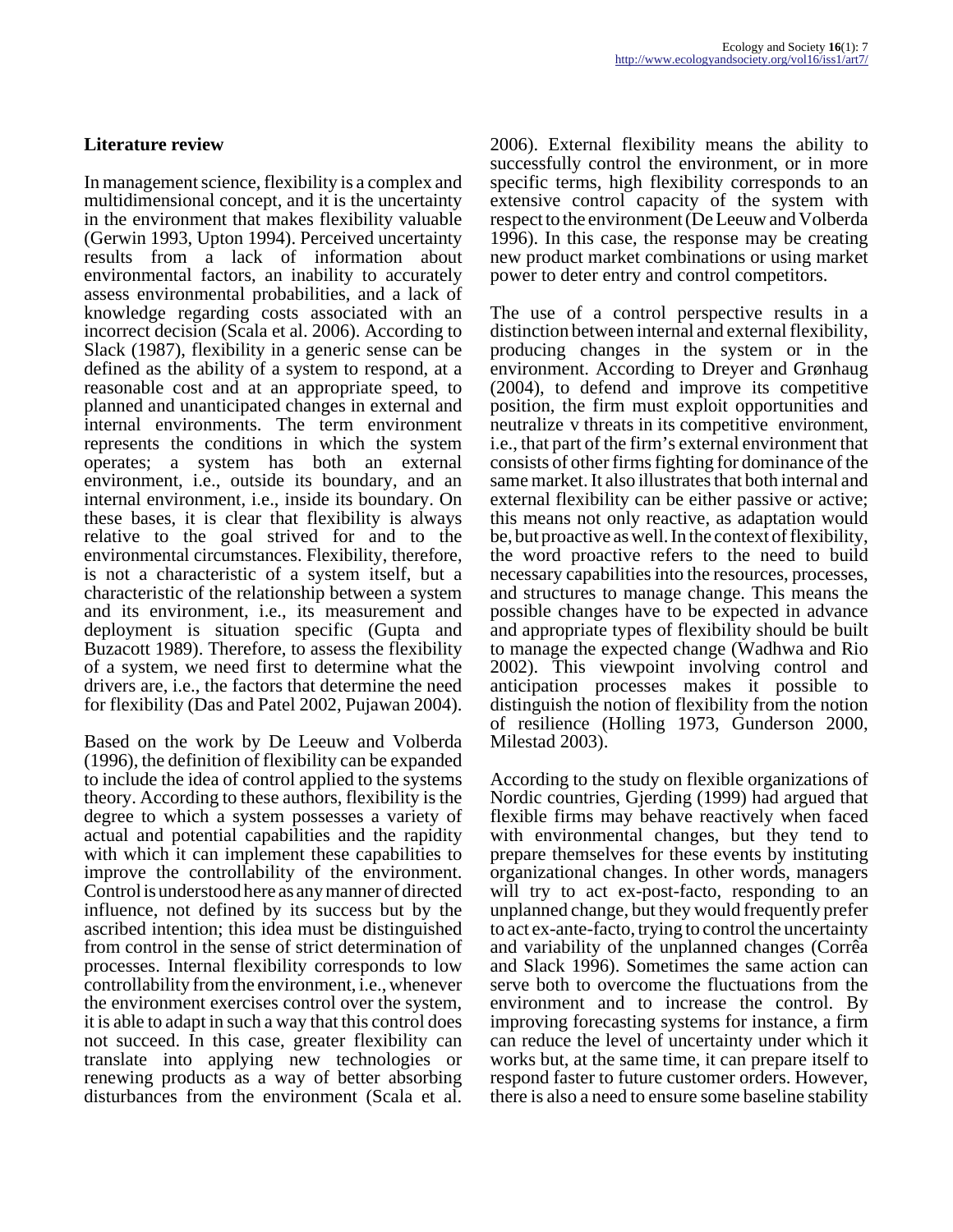for 'rigidity' to allow for flexibility. This aspect is advocated by De Leeuw and Volberda (1996) who argue that the point about flexibility is not to increase flexibility indefinitely, but to find the right mix of rigidities and flexibilities, or to balance change and continuity (Dreyer and Grønhaug 2004).

Considering the agricultural sector, farmers have developed systems that allow them to maintain production within an environment in which physical conditions, in particular the climate, and economic circumstances, i.e., marked prices, may vary from year to year. According to Darnhofer et al. (2010*a*), the farm is understood as a unit made up of the farmer, with his or her mental models, preferences, goals, abilities, etc., making up its social and cultural capital, and the physical farm, with a variety of subsystems including land, animals, crops, building, finances, etc., making up its natural and economic capital. In the research program Farm Flexibility Confronted With Beef Crises (Ingrand et al. 2007), farm flexibility is defined as the capacity of the livestock system to adjust quickly to a wide range of economic, technical, marketing, and climatic constraints, while allowing the farmer to cope with his/her production plan in the medium term (2-5 years) or even the long term (5-10 years). To remain competitive, flexibility is the process of maintaining various farming objectives, e.g., yield, production, profitability, sustainability, in the face of changes in external or internal conditions. Thus, farm sustainability depends on the farms' ability to absorb the perturbation or to adapt itself to avoid their local consequences. To prevent the buildup of large scale crises, successful farm management will allow disturbances to enter on a scale that does not disrupt the structure and functional performance of the farm and the services it provides, while allowing for internal renewal (Darnhofer et al. 2010*b*). At the level of the individual farm, we take this to mean primarily that the farm business must remain financially viable while providing an acceptable livelihood for the farm family (Lev and Campbell 1987), without detrimental effects for the agroecosystem. This requires the ongoing development of a portfolio of alternative activities and resource use patterns that can be implemented quickly if needed.

Flexibility can be seen as a quality of adaptive management that emphasizes the importance of understanding feedback from the environment and

systematic, i.e., not-random, experimentation in shaping future actions (Milestad and Darnhofer 2003). The issue of farm system flexibility is thus not so much a question of whether a farm is fit at a specific moment in time, but whether the system preserves a relative capacity to respond or conform to changing circumstances (Darnhofer et al. 2010*b*).

## **Research proposal**

The research reported here aimed at two complementary objectives. The first was to integrate the concept of flexibility with the responsiveness of extensive beef farming production systems, and the second was to understand the drivers of flexibility and their effect on farm system design.

## **METHODS**

The Limousin, located in central France (latitude 45.69° N; longitude 1.62° E; altitude 350 m on average), is one of the most rural regions in the country. Limousin's major industry is agriculture, but as the soil is not particularly fertile, livestock, particularly the Limousin breed of cattle, accounts for more than 90% of total output. The majority of livestock systems are grass-based (Fig. 1).



Fig. 1. The Limousin region is one of the most rural regions in France.

The study used a case-based methodology in which seven beef farms were analyzed in depth. These farms had already been studied 15 years ago by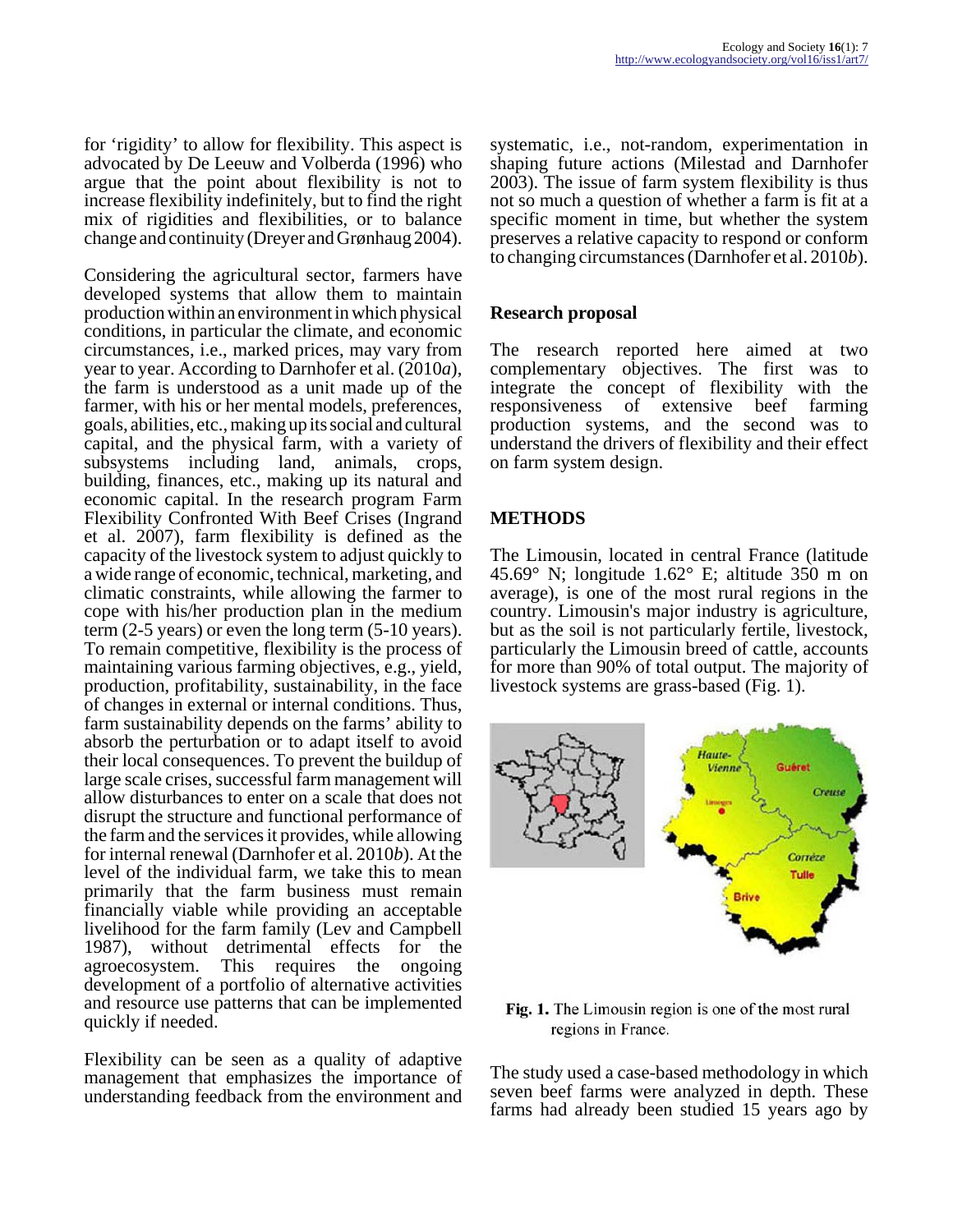Josien et al. (1994), therefore there was detailed information on the start of our study period. In Josien et al.'s study, two specific criteria were used to choose the farms: 1) their extensive conditions of production  $(< 1$  Livestock Unit [LU]  $/$  ha); and 2) a high work productivity level (> 50 LU / work unit). In our study, data collection was based on three interviews with each farmer, according to the approach of Das and Patel (2002). The total time to complete each questionnaire was estimated to be two-and-half hours.

The first interview, based on a semistructured questionnaire, inquired about the main evolution of the farms in the last 15-year period and attempted to identify the most significant changes that have affected the farm's overall performance according to farmers. This questionnaire contained two main parts: part one described the present situation in terms of land use, labor force, farm inputs supply, herd categories, animal husbandry practices, farm products and sales; part two centered on the main events that induced changes in farm practices to identify the most important drivers. The second interview aimed at explaining what attempts, if any, have been made to counter the detrimental effects of the changes identified during the first interview. The third and last interview consisted of recording and discussing with the farmer the productive and economic results for the 15-year period (1991-2005) to estimate the impact each change has had on the global performance of the farm.

## **RESULTS AND DISCUSSION**

### **Main evolution of the farms studied**

The most important general changes observed in the last 15 years, were as follows: increment of land area and livestock, change of productive orientation in some cases, and increase in work productivity (Table 1).

Land area increased in almost all farms (+ 32%), cereal forage crops tended to diminish (- 64%), and maize silage area increased (from 0% in 1991 to 3% in 2005 of the total area). Herd size increased markedly in all areas, and in four cases (farms 2, 3, 6, and 7), there was also an increase in beef cows (+ 35%). In these latter cases, the incorporation of a new member or associate into the farm gave entitlement to more beef cow premiums and consequently, an increase in the number of cows.

Generally, the changes observed over time can be interpreted as attempts by farmers to adapt to three groups of factors: 1) the general socioeconomic environment, predominantly influenced by agricultural policies; 2) specific local/regional factors relative to farm location; and 3) internal characteristics of the household, including structural, economic, and sociological aspects. In terms of the general socioeconomic context that surrounds ruminant livestock farming in Europe, the Common Agricultural Policy (CAP) plays a central role. CAP 1992, expanded by the Agenda 2000, implemented compensation payments and extensification policies that have caused enlargement of beef farm size (Veysset et al. 2005). A second group of factors determining farming system evolution, relative to less-favored areas like the Limousin, involves a process of abandonment of farming and of changes that occur in the remaining farms. The main reason for the disappearance of farming and subsequent abandonment of large pastoral areas in this region is the lack of continuity in agricultural households (García Martinez et al. 2009). This lack of continuity is directly related to the presence and number of descendants in the household, or might rather be assigned to specific characteristics of farms in the process of disappearance, i.e., in the final stages of their life-cycle.

Labor input (work unit, WU) was maintained or increased in the period of study, but in general, the number of animals handled by a WU increased (+ 21%). Orientation of production also changed in this period. The "weaned calf" production as the main activity tended to be complemented with animals (heifers) sold for reproduction, and one farm (farm 6) expanded its activities to fattening (young bulls of 10 to 12 months old). Global Gross Margin (GM  $=$  total revenue – variable costs) increased in this  $period (+ 19\%)$  as both herd productivity (Beef GM/  $LU; +29\%$  and livestock units per farm increased. This was largely determined by the CAP premiums paid on a per head basis. In this way, work productivity (Global GM/WU), which constitutes a crucial indicator of the chances of reproducibility of the farm and therefore its social sustainability, could be maintained or improved. This process is also reported in other mountainous areas in France (Veysset et al. 2005) and Spain (García Martinez et al. 2009).

This structural adjustment, i.e., increase in land area, coupled with agricultural policies, allowed a continuity of extensive livestock management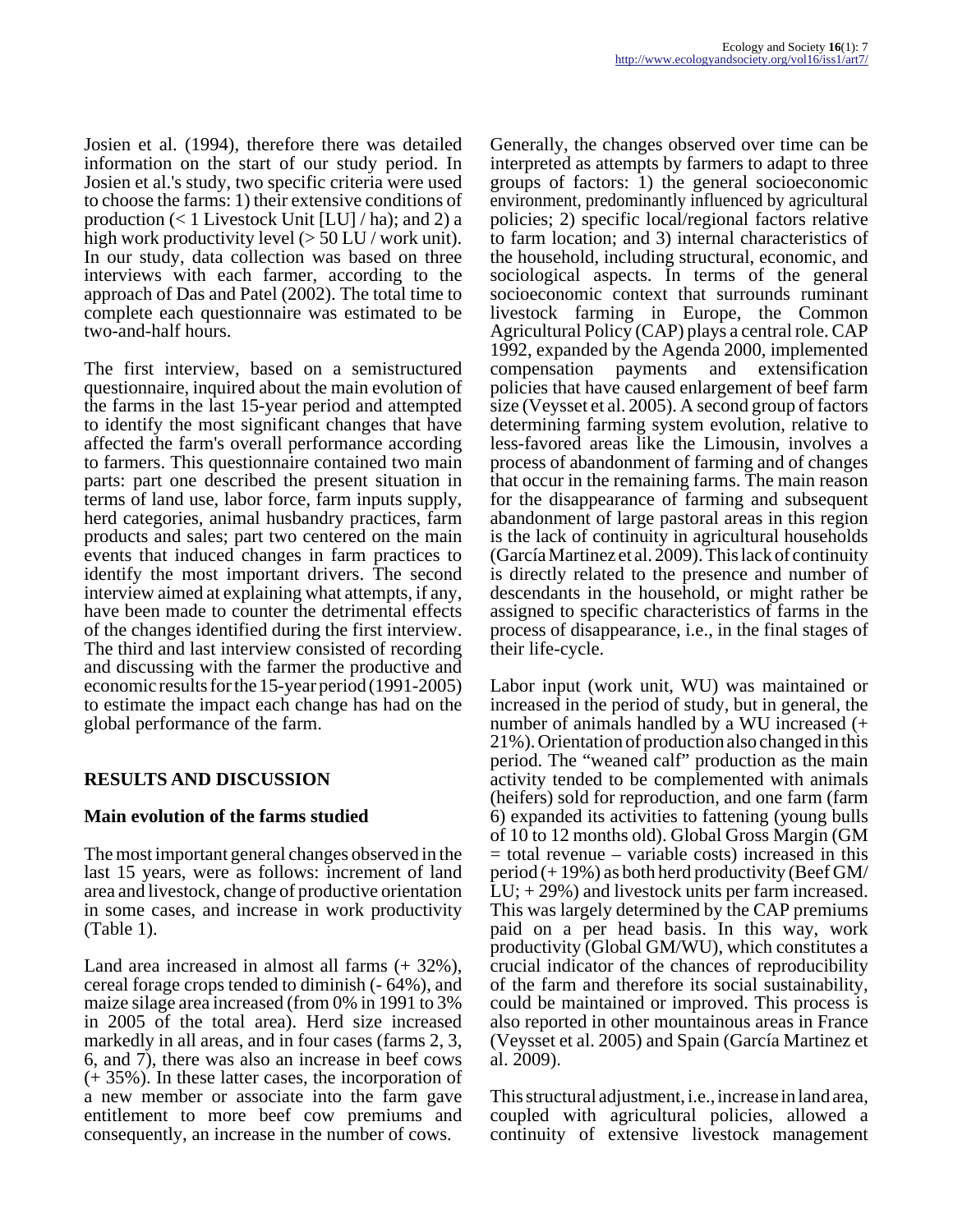| Farms                                      |                  | $\mathbf{1}$     |                  | $\overline{2}$   |                  | 3                 |                  | $\overline{4}$   |                  | 5                 |                   | 6                   |                   | $\boldsymbol{7}$ |
|--------------------------------------------|------------------|------------------|------------------|------------------|------------------|-------------------|------------------|------------------|------------------|-------------------|-------------------|---------------------|-------------------|------------------|
| Year                                       | 1991             | 2005             | 1991             | 2005             | 1991             | 2005              | 1991             | 2005             | 1991             | 2005              | 1991              | 2005                | 1991              | 2005             |
| total area (ha)                            | 73               | 80               | 181              | 243              | 125              | 170               | 71               | 71               | 119              | 165               | 178               | 305                 | 179               | 190              |
| grazing area<br>(% )                       | 100%             | 100%             | 96%              | 98%              | 92%              | 77%               | 94%              | 100%             | 92%              | 95%               | 97%               | 96%                 | 90%               | 84%              |
| Forage crops                               |                  |                  |                  |                  |                  |                   |                  |                  |                  |                   |                   |                     |                   |                  |
| cereals (%)                                | 0%               | 0%               | 4%               | 0%               | 8%               | 0%                | 6%               | 0%               | 8%               | 5%                | 3%                | 0%                  | 10%               | 9%               |
| maize silage<br>(% )                       | 0%               | 0%               | 0%               | 2%               | 0%               | 6%                | 0%               | 0%               | 0%               | 0%                | 0%                | 4%                  | 0%                | 7%               |
| Beef products                              | $\mathbf R$      | ${\bf R}$        | ${\bf R}$        | ${\bf R}$        | $\, {\bf B}$     | $B+$<br><b>HR</b> | $\, {\bf B}$     | $\, {\bf B}$     | $\, {\bf B}$     | $B+$<br><b>HR</b> | $B+$<br><b>HR</b> | $B+$<br>$HR+$<br>FM | $B+$<br><b>HR</b> | $B+HR$           |
| Other<br>products                          | $\boldsymbol{0}$ | $\boldsymbol{0}$ | $\boldsymbol{0}$ | $\boldsymbol{0}$ | $\boldsymbol{0}$ | maize<br>grain    | $\boldsymbol{0}$ | $\boldsymbol{0}$ | $\boldsymbol{0}$ | $\boldsymbol{0}$  | sheep             | sheep               | $\boldsymbol{0}$  | $\boldsymbol{0}$ |
| beef cows                                  | 45               | 45               | 145              | 191              | 75               | 89                | 42               | 42               | 92               | 96                | 82                | 128                 | 81                | 114              |
| <b>SR</b>                                  | 0.89             | 0.81             | 1.03             | 1.04             | 0.83             | 1.00              | 0.89             | 0.86             | 1.00             | 0.82              | 1.01              | 1.27                | 0.83              | 1.09             |
| WU                                         | 1.3              | 1.3              | 3.0              | 3.0              | 1.5              | 2.0               | 1.2              | 1.2              | 2.0              | 2.0               | 2.0               | 2.5                 | 2.5               | 2.5              |
| Beef LU/WU                                 | 50               | 50               | 60               | 83               | 64               | 66                | 50               | 51               | 55               | 64                | 56                | 89                  | 54                | 69               |
| Beef GM/<br>LU <sup>+</sup>                | 925              | 1576             | n.d.             | n.d.             | 563              | 596               | n.d.             | n.d.             | 668              | 817               | 683               | 724                 | 639               | 789              |
| Global GM/<br><b>WU</b> (000<br>$euros)$ † | 66.1             | 76.3             | n.d.             | n.d.             | 39.4             | 44.3              | n.d.             | n.d.             | 46.7             | 52.6              | 60.4              | 108.2               | 75.2              | 61.5             |

|  | Table 1. Structural characteristics of the seven farms studied and changes between 1991 and 2005. |  |  |  |
|--|---------------------------------------------------------------------------------------------------|--|--|--|
|  |                                                                                                   |  |  |  |

LU: livestock unit

SR: stocking rate (LU/grazing area) WU: work unit (time devoted to farm work by one person during 1 year) GM: gross margin (subsidies included) n.d.: no data values R: Males and females for reproduction B: calf sold just after weaning (Broutard) B + HR: B and females for reproduction  $B + HR + FM$ :  $B + HR$  and fattened males.

† Euros 2005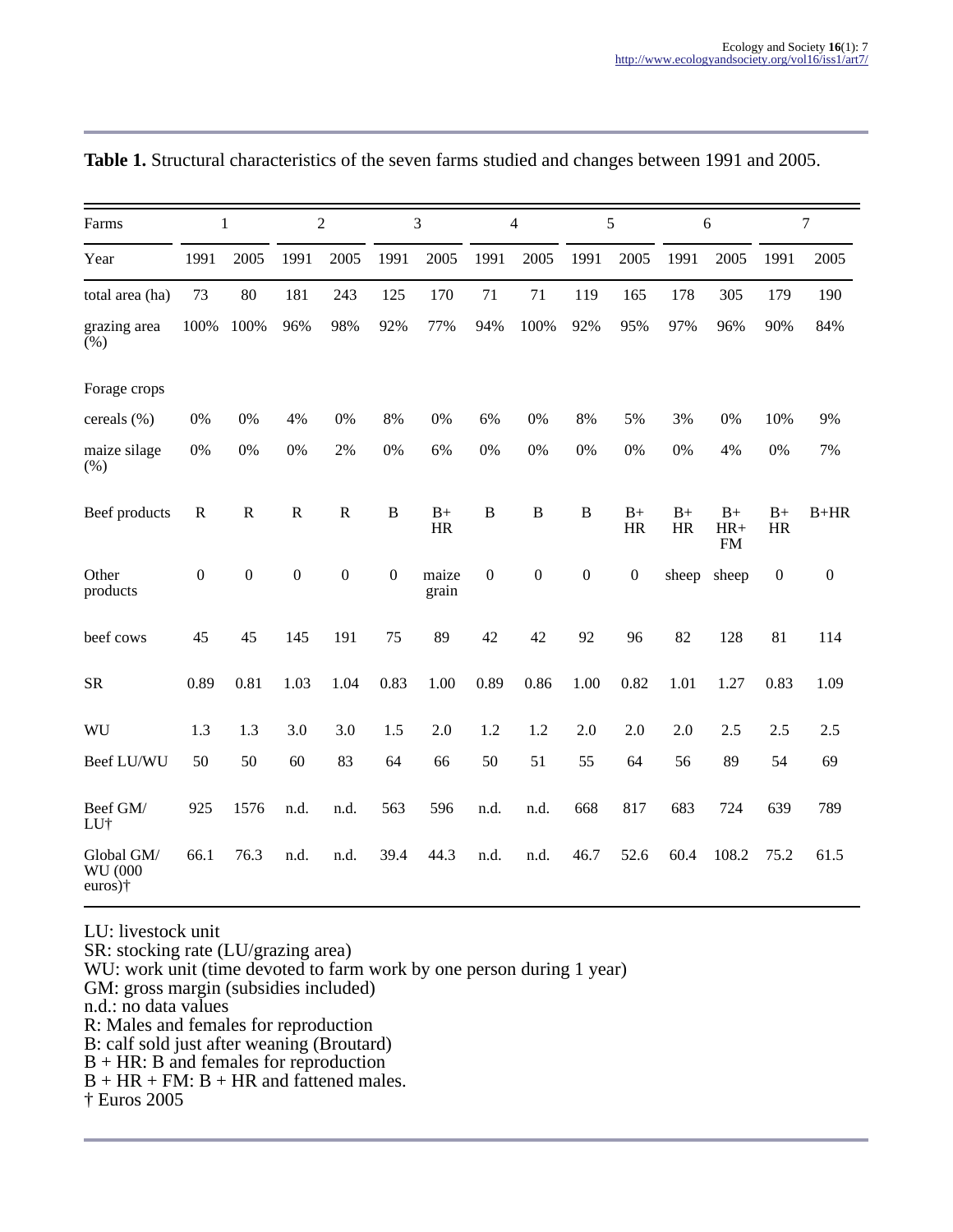without deleterious effect on farm income. The enlargement of land area allowed for a wide product mix.

#### **Wider product line (mix flexibility by delayed product differentiation)**

The generic product produced by these extensive farms is the calf sold just after weaning as "Broutard d'Italie", which does not need a high level of energy in the diet as is needed for fattening bulls after weaning, for example. This is why these systems can be 100% based on grass. However, although the value of the male is considerably enhanced, with the exception of 1996 and 2000's BSE crises, the female is penalized. The heifer has a dual handicap in relation to the male: a lower weight and a lower price/kg Live Weight (LW; Fig. 2). Thus, there is a need to make the best profit from the females, acting as a driver to increase production mix flexibility.



Fig. 2. Evolution of the average price of the "Broutard"  $d'$ Italie" for the period 1990-2005 (euros 2005). (Brouard 2006).

Farmers have taken advantage of the increased area by rearing the females for fattening or for reproduction because public policies concerning subsidies limit the suckler cow premium per farm. The female in the Limousin system allows a wide product mix because of its plasticity as has been studied by several researchers (Geay and Micol 1982, Dauplais 1996; Fig. 3).

Therefore, though the male is predominantly sold after weaning for the Italian market, the female is sold as different beef products: for fattening (Broutarde d'Italie) or fattened (Génisse de Saint Etienne and Génisse de Lyon), or as a heifer for reproduction (for "Le veau sous la mère" system), or as pregnant heifer for herd replacement. The Limousin female sold for reproduction or fattened for slaughtering improves the gross margin/female in comparison with the female sold for the Italian market. In particular, females sold for reproduction  $(F_{1-2}$  or  $F_{2-3}$ ), which are reared in the same way as the females for replacement, allow an enhanced value of the grazing area without increasing operating expenses such as extra feed, or specific equipment.

This diversification into several products and the capacity for switching from one product to another allows mix flexibility. In fact, this kind of flexibility is part of ordinary strategies farmers undertake as a way of having a "cushion" effect provided by a broader mix product. As stated by management science, firms that can switch among products for many categories of final products will not be so adversely affected if the demand for one product line shrinks unexpectedly (Suárez et al. 1996). Furthermore, mix flexibility in the Limousin beef farming system is achieved by delaying product differentiation, which is a form of production flexibility that can reduce the risk of underproducing or over-producing varied product configurations (Cattani et al. 2002). Limousin females sold for reproduction or fattened make "delayed differentiation" possible: following the demand and prices, the one-year-old females are differentiated as fattened products or heifers for reproduction. The delayed differentiation strategy consists of designing products so that, for a given variety of products offered on the market, the variety of intermediate products created during the different phases is minimized (Tarondeau 1999; Fig. 4).

In figure 4, process 1 (P1) can be assimilated to the process needed to produce the  $F_{1-2}$  withheld for reproduction, or by minor changes, through the process 2 (P2) to produce the "Génisse Saint Etienne" or through the process 3 (P3) to produce the "Génisse de Lyon". In particular, as the genetic qualities of the herd progress, the possibility of selling heifers for reproduction has become an important competitive advantage for these farms.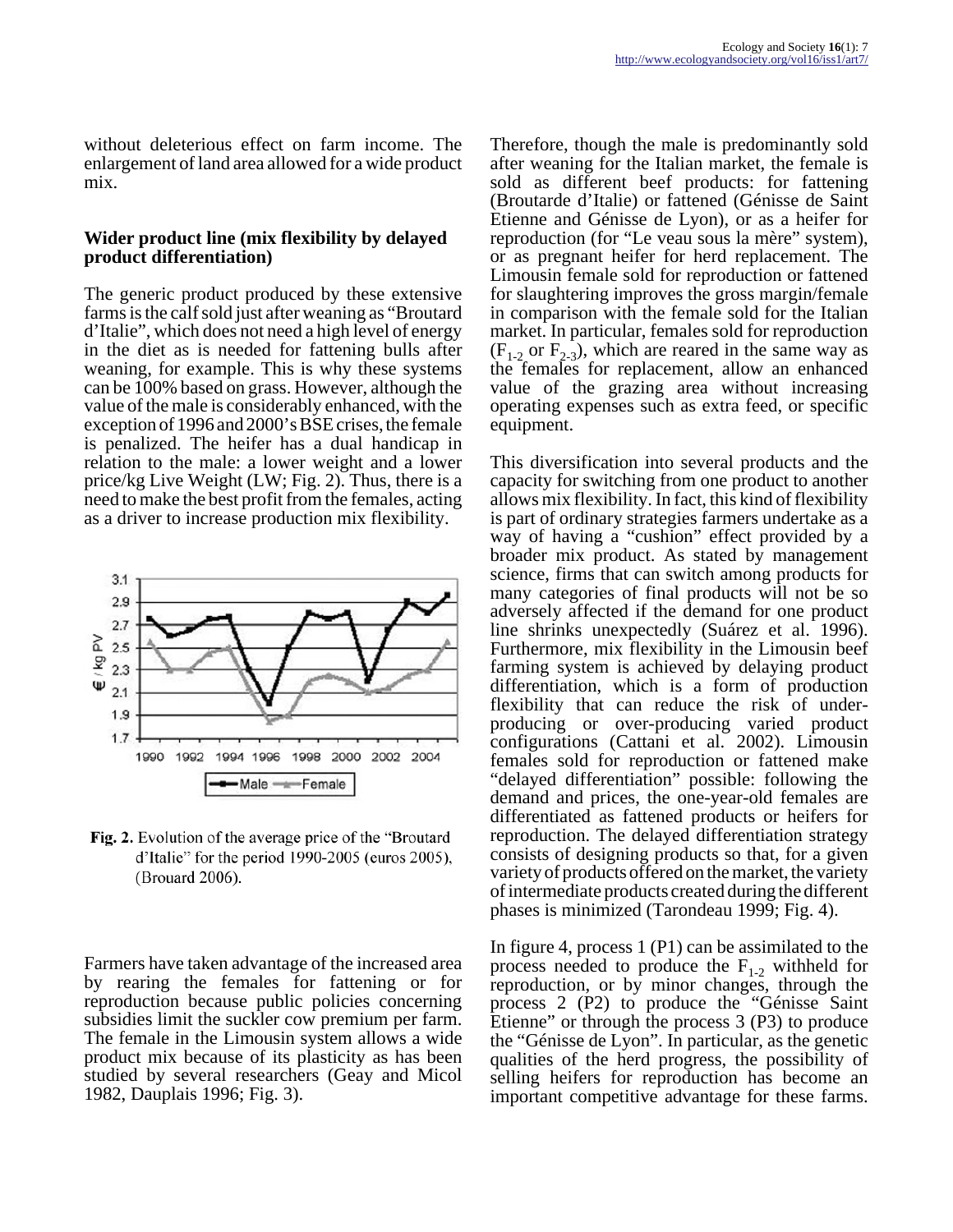**Fig. 3.** Product mix of the Limousin beef system.



The sale of heifers for reproduction is a segment with more added value than the fat heifer (Table 2).

This form of product flexibility allows high variety and quick response time (Gupta and Benjaafar 2004), changing the competitive strategy of the firm from economies of scale to economies of scope. In fact, there are many advantages in the sale of females for reproduction:

- The advantages of registration and qualification in the herd book, in a competitive environment, represent barriers to the admission of potential new entrants onto the market;
- The added value of the "brand image" specific to livestock in an extensive system with permanent natural grasslands is transformed into a competitive advantage and takes on value for the farm;
- Direct sale to other livestock farmers means that it is the farmer who fixes the sale price. Furthermore, direct contact with the demand side also improves forecasting systems: for instance, a firm can reduce the level of uncertainty under which it works but, at the same time, it can prepare itself to respond faster to future customer orders (Corrêa and

Slack 1996) by having better demand information before committing generic semifinished products to unique products (Gupta and Benjaafar 2004).

The way to cope with variability of outputs in the Limousin extensive farming systems is by product differentiation, in this case facilitated by the plasticity of the Limousin female and the ability of the system to reschedule production without increasing operating expenses such as extra feed or specific equipment. This kind of external flexibility allowed by the enlargement of land area, illustrates how ordinary activities undertaken by farmers can be seen as strategies to take advantage of a changing environment. Mix flexibility is appropriate with regard to market requirements but it does not adequately deal with severe uncertainties within the process characteristics.

#### **Land use changes (process by routing flexibility)**

Beef suckler systems that rely exclusively on permanent pastures are very sensitive to extreme climatic events such as droughts because their viability depends mainly on their feed selfsufficiency (Baumont et al. 2008). Given the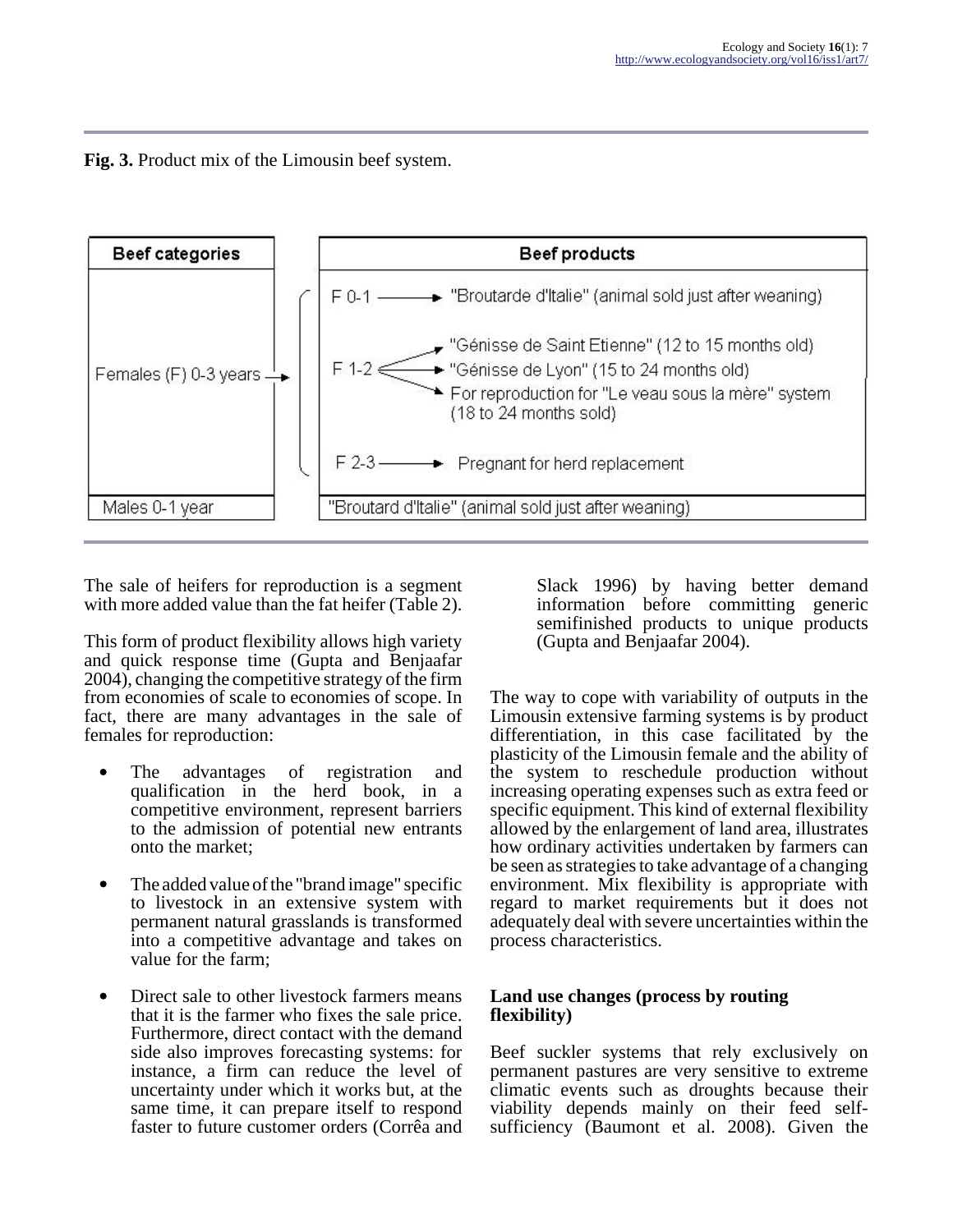

**Fig. 4.** Delayed diversification process (P) for the different outputs (O) produced by the Limousin extensive beef cattle farming systems (adapted from Fouquart 2002).

constraints of a continental climate, the production of herbage is concentrated in spring and summer. Thus, the animal production cycle and the forage system are managed so as to exploit herbage growth for grazing and also for the harvest of hay. During the winter period (five to six months), the herd is housed and fed with conserved forage. The amount and quality of the hay harvested should be sufficient to feed the cows during late pregnancy and early lactation, which usually occur in winter. The function of the forage system is to provide continuous feed in spite of fluctuations in the supply of forage associated with fluctuations in the climate, while the demand for feed remains relatively stable for a constant animal population (Duru et al. 1988). A drought in summer and spring is very harmful to these systems in which farmers depend on high yields for the first hay cut and are not used to sparing standing forage for grazing in summer.

In recent years, farmers have had to confront two serious droughts, those of 2003 and 2005, that placed great stress on their forage system. The drought in 1976 had been experienced as an exceptional event. The more recent droughts in the early 1990s and especially those of 2003 and 2005 were seen more as one of the possible manifestations of climate change, forecasting a more frequent return of these anomalies that, from the status of exceptional catastrophe, could move to the status of recurrent phenomenon (Amigues et al. 2006). As was highlighted in the interviews, the drought itself was not what the livestock farmer fears, but more its random nature: in which season will the drought occur and how serious will it be? Using the taxonomy proposed by Corrêa and Slack (1996) for disturbances from the environment, drought appears to farmers to be a change that risks becoming "frequent", "unpredictable" and "drastic" (the rate of unplanned change). This could become a weakness for systems that have to ensure a stable production flow. Therefore, another type of flexibility at overall system level is required to maintain output in spite of unplanned changes with the process itself. The uncertainty of forage production from native grasslands as a result of climate fluctuations acted as a driver for process flexibility.

The studied cases can be grouped according to the stocking rate in two categories: low stocking rate and high stocking rate, but always below 1.1 LU/ha (Table 3).

#### *Systems with lower stocking rates*

The systems with lower stocking rates, based on permanent pasture, show some leeway that allows them to 'tolerate' drought better because of the lower stocking rate used in the system. As farmers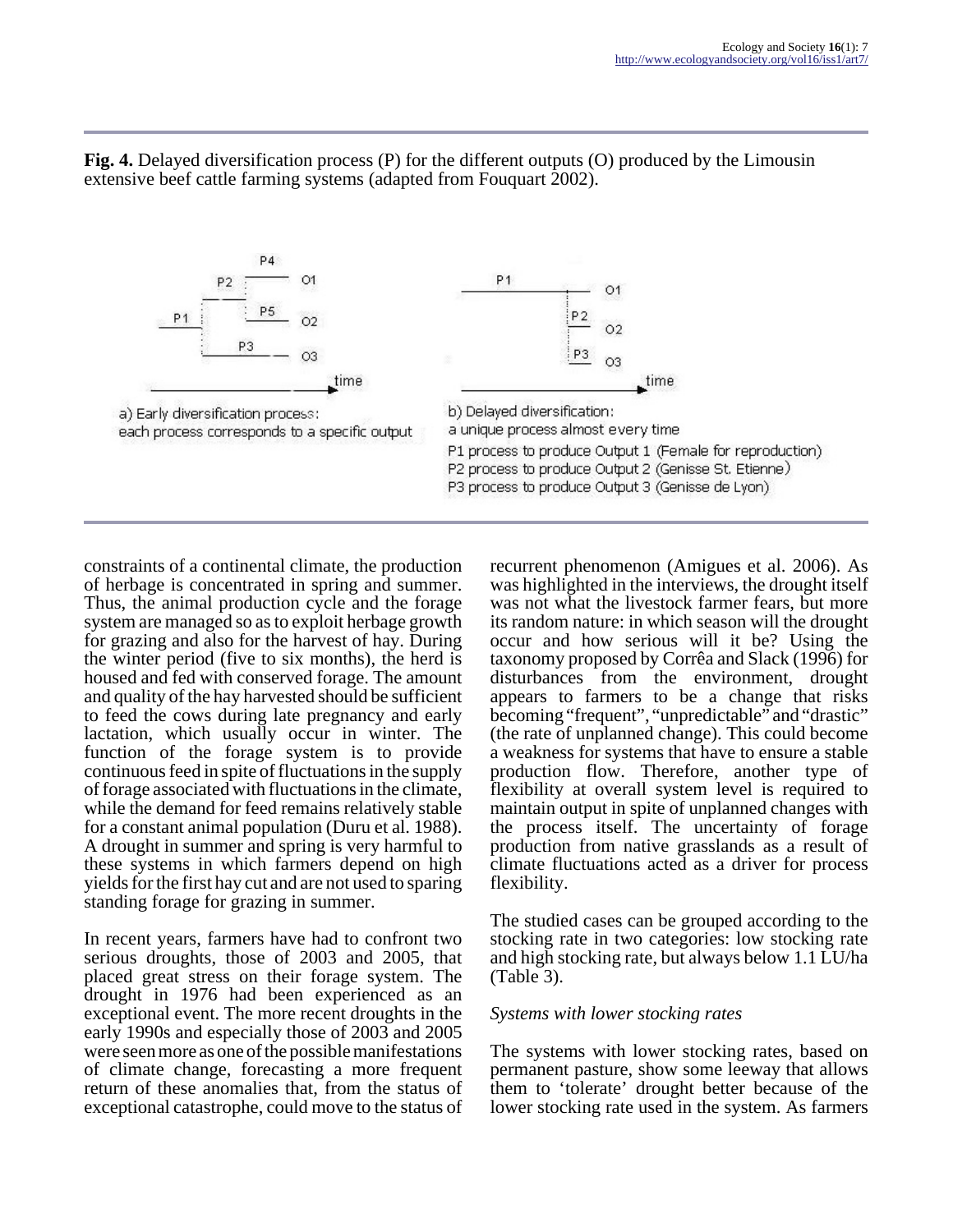|                               | $F2-3$     | $F1-2$             | $F1-2$     | $F_{0-1}$       |
|-------------------------------|------------|--------------------|------------|-----------------|
|                               | (pregnant) | (for reproduction) | (fattened) | (for fattening) |
| Average price<br>(Euros 2005) | 1811       | 1522               | 1470       | 767             |

|  |  |  |  | Table 2. Average prices of the Limousin females (F) sold for reproduction or for fattening. |  |
|--|--|--|--|---------------------------------------------------------------------------------------------|--|
|  |  |  |  |                                                                                             |  |

pointed out, the strategy followed in those cases was to reduce or to eliminate the production of crops as a way of increasing the area under grass, principally for forage conservation, such as hay. Generally, the area recovered for this purpose is intensively worked with short rotation productive grasses, such as annual ryegrasses. These are operational changes and represent an operational flexibility, i.e., routine capabilities that are based on present structures. This strategy relates to changes in volume activities rather than changes in the kind of activities undertaken within the farm.

From the viewpoint of the analysis of flexibility, the reduction or elimination of crop production can also be analyzed according to the interest of these farms for buying cereals or mixtures prepared by specialized suppliers:

- It is an ordinary activity that enables the cost of the external transaction, even if it is higher than the cost of the internal transaction, to be a valid option because it improves the production of quality hay under the control of the farmer;
- The margin of the Forage Area, because of aids received by the suckler farm, is higher than the margin for arable crops (Veysset et al. 2005);
- Specialization makes it possible to have partnerships with suppliers for volumes defined annually and a reduction in the risk associated with arable crop activities.

### *Systems with higher stocking rates*

For farms with higher stocking rates, major changes are needed to deal with drought. Not only does the technology of forage production change, but the

feeding system changes too. In these latter cases, the introduction, or the increase, of maize silage represents a change in actual capabilities and the structure of the system. These changes represent a strategic, more qualitative flexibility necessary when changes have far-reaching consequences and a speedy response is needed. The introduction of maize silage for feed and the forage stocks that it allows, act as a preventive method and as an alternative route, actual and potential, through the system to overcome unexpected forage shortage from natural grasslands as a result of droughts (Fig. 5).

Process flexibility has frequently been studied and appears in both dimensions such as process routing, i.e., routing is often defined in terms of the ability to use alternative routes through the system in case of a malfunction, and sequencing (Gupta and Somers 1996). Miltenburg (2003) proposes the following definition of process flexibility: the number of products that have alternative processing plans and the variety of processing operations used without incurring negative effects, e.g., changes in performance outcomes, when fluctuations arise. Process flexibility is related to the "slack" in land production capacity normally exploited compared to intensive land use conditions. Slack is a pool of system resources in excess of the minimum necessary to produce a given level of an output. Redundant resources can provide a cushion that allows organizations to adjust successfully to internal pressures as well as to initiate strategy with respect to the external environment (Zinn and Barry Flood 2009). Therefore, in these extensive farming systems, a relatively small area of maize as a percentage of total land use enables the constitution of enough forage stocks to avoid or minimize the deleterious effects of unexpected droughts. In other words, to become intensive in a reduced part of the farm makes it possible to stay extensive at system or whole farm scale.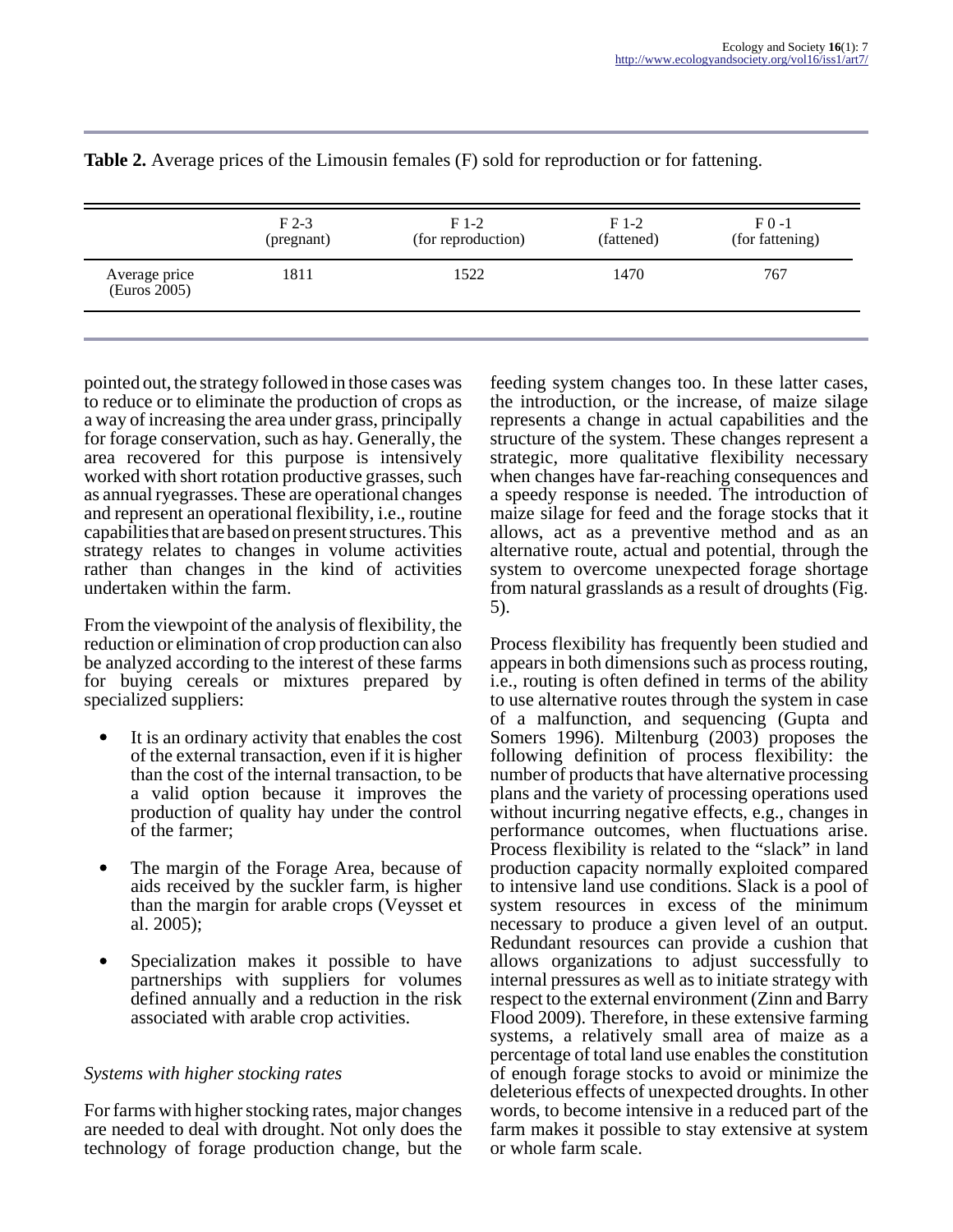|                                 | Stocking rate (LU/ha)                                                    |                                                                                  |  |  |  |
|---------------------------------|--------------------------------------------------------------------------|----------------------------------------------------------------------------------|--|--|--|
|                                 | less than $1.00$                                                         | more than 1.00                                                                   |  |  |  |
| Changes to cope<br>with drought | decreasing stocking rate by reducing or<br>eliminating areas under crops | increasing forage production by including or<br>increasing area for maize silage |  |  |  |
| Farms                           | 4 and 5                                                                  | 2, 3, 6, and 7                                                                   |  |  |  |

**Table 3.** Main changes in the extensive beef cattle farming systems studied to cope with droughts.

As decision making on farms is under direct influence from humans, this process is decisively influenced by the farmer's perceptions, preferences, and risk aversion (Darnhofer et al. 2010*b*). If we take into account the timing of change, some differences in farmer behavior can be observed in our study (Table 4).



Fig. 5. Routing process, or sequencing, of the feeding system with maize silage.

Farm 5, faced with the drought, tended to act quickly in a proactive way, but with a moderate change, i.e., crop area reduction. On the other hand, farm 7 acted more slowly, but with a more profound change, i.e., introduction of maize silage. We can distinguish different levels of change in the system based on the perception of the farmer on how severe and frequent the changes in the environment might be. The use of this type of system flexibility to cope with uncertainty and variability of outputs appeared to be highly contingent on the individual manager's view and experience. Facing the same stimuli, the

system response may vary according to a certain threshold level as perceived by the manager (De Leeuw and Volberda 1996): 1) if this threshold level is not reached, the management acts prudently instead of decisively and prefers to implement change slowly and steadily; or 2) if this threshold level is reached, the management seeks to limit the variability from the environment by developing preventive methods and therefore reducing uncertainty as opposed to investing in quick corrective methods.

According to Volberda (1996), the capacity to respond by deliberate postponement of decisions could result in a lack of decisiveness, progressively increasing costs, and a continuous revision of plans. On the other hand, too great a reaction capacity or too short a reaction time may lead to overreaction and wasted resources. Achieving process flexibility may result in additional costs to the farm, so the challenge should be that the sufficiency of the system flexibility developed must match the degree of the environmental turbulence.

### **CONCLUSION**

This paper attempts to contribute to the study of farm system flexibility and to understand the drivers of flexibility and their effect on farm system design. The concept of flexibility encompasses many of the temporal considerations that influence farmer decision making: the system flexibility that exists at any time results from decisions taken at earlier points in time, mixing learning and feedback mechanisms.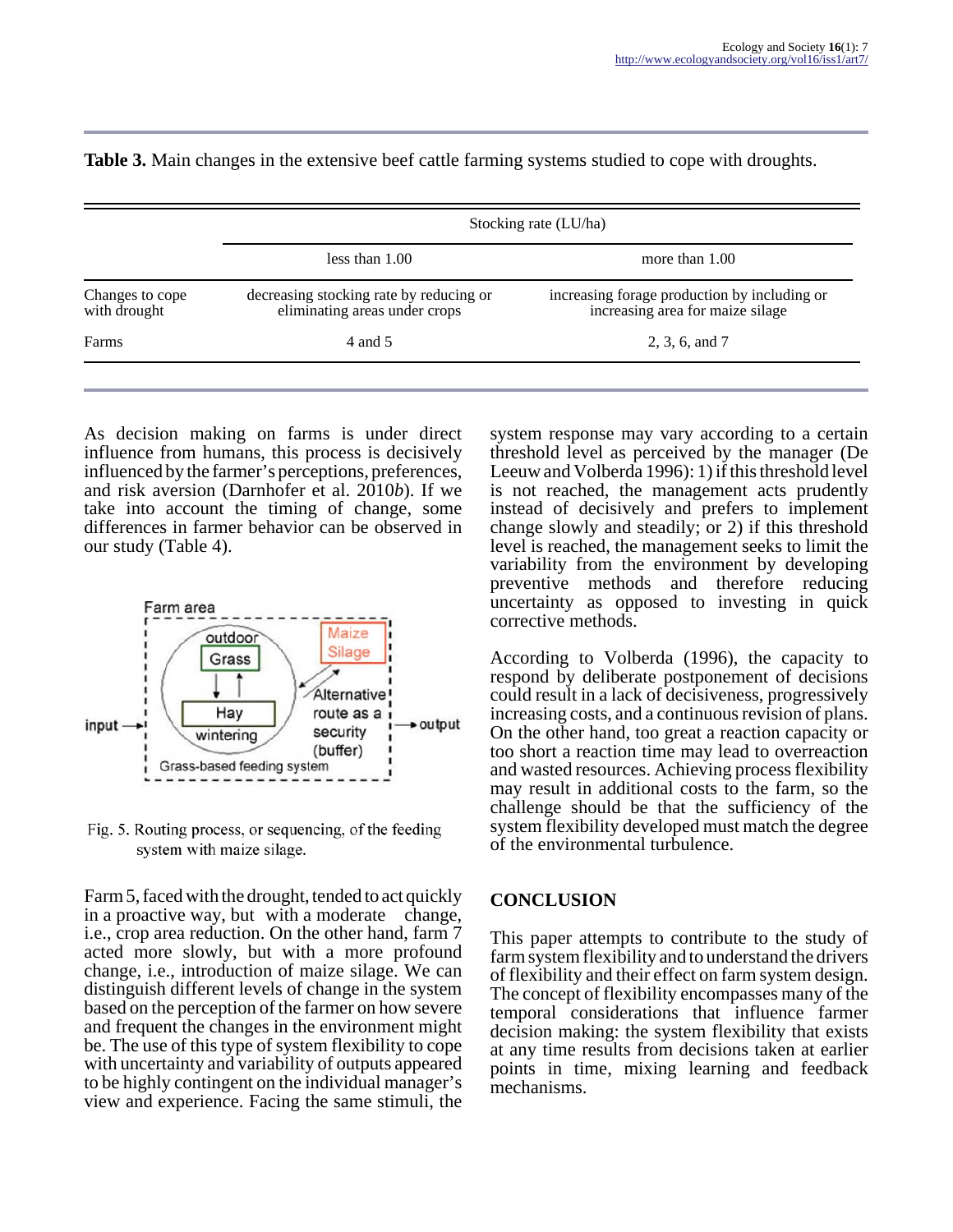|                    | Farm 5                                                            |                 | Farm 7             |                                                         |  |
|--------------------|-------------------------------------------------------------------|-----------------|--------------------|---------------------------------------------------------|--|
|                    | Drought 2003                                                      | Drought 2005    | Drought 2003       | Drought 2005                                            |  |
| Reactive response  | Use of stocked hay                                                | Purchase of hay | Use of stocked hay | Use of stocked hay                                      |  |
| Proactive response | Decrease of crop area<br>$(8 \text{ to } 5\% \text{ total area})$ | No response     | No response        | Introduction of maize<br>for silage (7% total)<br>area) |  |

|  |  | Table 4. Timing and extent of change to deal with drought for two of the farms analyzed. |
|--|--|------------------------------------------------------------------------------------------|
|  |  |                                                                                          |

The study shows that extensive beef cattle farming systems have developed types of flexibility to match different factors of uncertainty from the environment. From the cases studied, the actual and potential procedures used by farmers to allocate to flexibility-need allowed by individual resources are:

- a wider product line and a capacity to switch from one product to another, acting as a cushion effect if the demand for one product line shrinks unexpectedly;
- a land area that acts as a buffer system and allows alternative routes, actual and potential, through the system to overcome unexpected forage shortage as a result of droughts.

For the system, maintaining diversity and redundancy are an insurance against uncertainty, implying a higher level of security with respect to environmental fluctuations. However, these levels of security vary between farms according to human perception of risk threshold, and are related to aspects of management and organization of the system.

Finally, the issue of farm system flexibility is thus not so much a question of whether a farm is fit at a specific moment in time, but more whether the system preserves a relative capacity to respond or conform to changing circumstances. Some of the examples presented in our work are ordinary activities, such as diversification, that can be analyzed under classical farm management perspective. Nevertheless, the interest in introducing the concept of flexibility used for the analysis of firms facing change is to enlarge this perspective into an adaptive perspective of farm management. Flexibility can be seen as a quality of adaptive management that emphasizes the importance of understanding feedback from the environment and systematic, i.e., not-random, experimentation in shaping future actions.

*Responses to this article can be read online at: http://www.ecologyandsociety.org/vol16/iss1/art7/responses/*

## **Acknowledgments:**

*This work was carried out with the financial support of the ANR (Agence Nationale de la Recherche - The French National Research Agency) under the "Programme Agriculture et Développement Durable" project ANR-05-PADD-04-01 Discotech. The authors wish to thank the two anonymous reviewers and the editor for their helpful comments that contributed to making our work more comprehensive.*

## **LITERATURE CITED**

Amigues, J. P., P. Debaeke, B. Itier, G. Lemaire, B. Seguin, F. Tardieu, and A. Thomas, editors. 2006. *Sécheresse et agriculture. Réduire la vulnérabilité*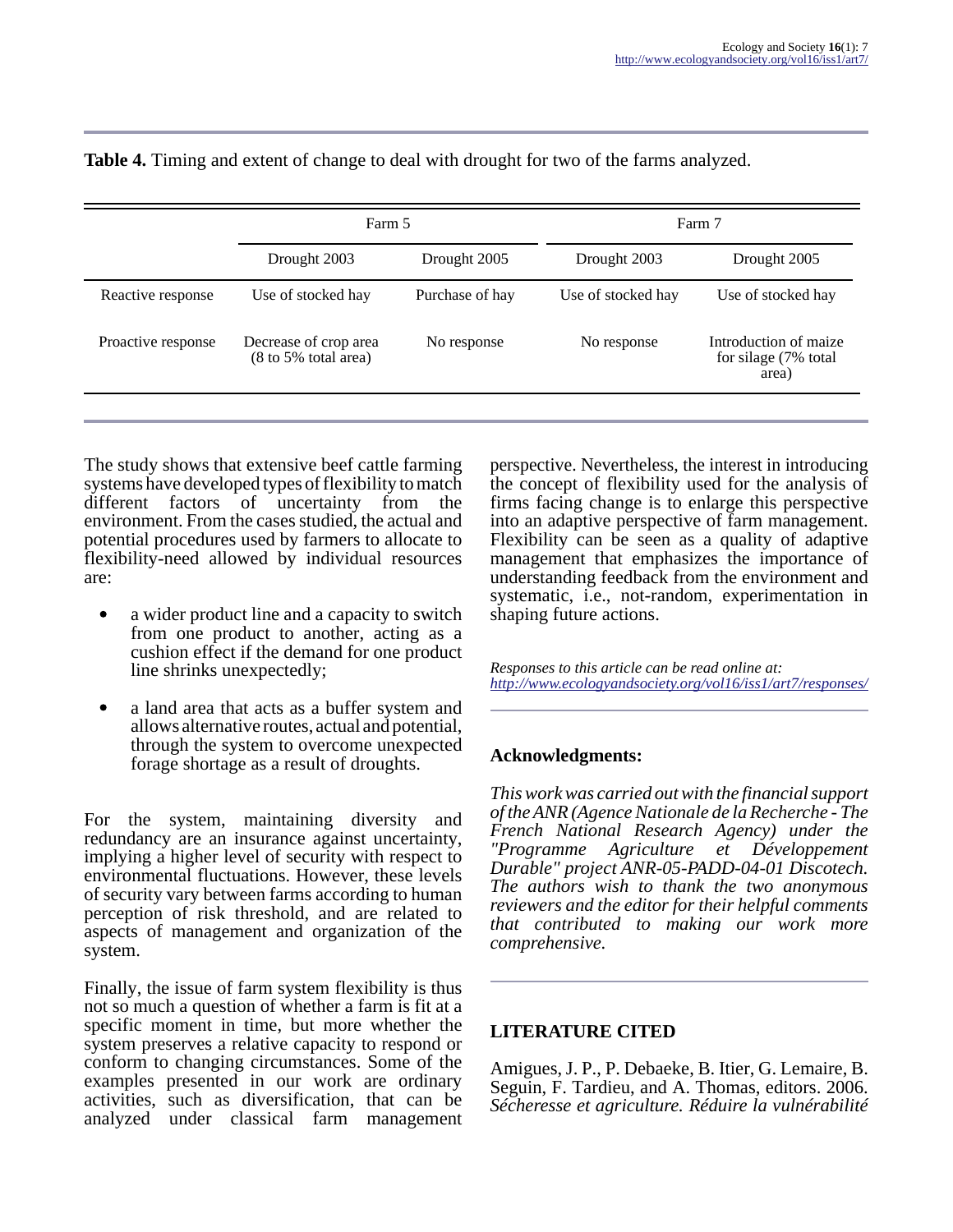*de l'agriculture à un risque accru de manque d'eau.* Expertise scientifique collective, synthèse du rapport, INRA, France.

Baumont, R., M. Jouven, N. Deux, and A. Farruggia. 2008. How can farms with beef cattle systems based on permanent pasture cope with extreme climatic years? Results of a study using the whole-farm simulator SEBIEN. Pages 435-444 *in* B. Dedieu and S. Zasser-Bedoya, editors. *Proceedings of the 8th European International Farming Systems Association Symposium.* 8-10 July 2008, INRA SAD, Clermont-Ferrand, France.

Brouard, S. 2006. Note de synthèse sur les évolutions conjoncturelles. Actualisation 2005 des résultats économiques des systèmes d'élevage Bovin en Limousin. Institut de l'Elevage, Paris, France. [online] URL: http://www.inst-elevage.asso. fr/html1/spip.php?article9971.

Cattani, K., E. Dahan, and G. Schmidt. 2002. *Spackling: smoothing make-to-order production of custom products with make-to-stock production of standard items.* Anderson Graduate School of Management, University of California, Los Angeles, California, USA.

Corrêa, H. L., and N. Slack. 1996. Framework to analyse flexibility and unplanned change in manufacturing systems. *Computer Integrated Manufacturing* 9(1):57-64.

Darnhofer, I., S. Bellon, B. Dedieu, and R. Milestad. 2010*a*. Adaptiveness to enhance the sustainability of farming systems. A review. *Agronomy for Sustainable Development* 30(3):545-555.

Darnhofer, I., J. Fairweather, and H. Moller. 2010*b*. Assessing a farm's sustainability: insights from resilience thinking. *International Journal of Agricultural Sustainability* 8(3):186-198.

Das, S., and P. Patel. 2002. An audit tool for determining flexibility requirements in a manufacturing facility. *Integrated Manufacturing Systems* 13 (4):264-274.

Dauplais, P. 1996. Elements de reflexion sur l'orientation de la race Limousine. *Bovins Limousins* 127:12-14.

Dedieu, B., E. Chia, B. Leclerc, C. H. Moulin, and M. Tichit, editors. 2008. *L'élevage en mouvement:*

*flexibilité et adaptation des exploitations d'herbivores.* Édition Quæ, Collection Update Sciences & Technologies, Versailles, France.

De Leeuw, A. C. J., and H. W. Volberda. 1996. On the concept of flexibility: a dual control perspective. *Omega, International Journal of Management Science* 24(2):121-139.

Dreyer, B., and K. Grønhaug. 2004. Uncertainty, flexibility and sustained competitive advantage. *Journal of Business Research* 57:484-494

Duru, M., J. Nocquet, and A. Bourgeois. 1988. Le système fourrager: un concept opératoire?. *Fourrages* 115:251-272.

Fouquart, I. 2002. *La flexibilité dans les systèmes de production.* DESS Gestion et Pilotage de la Production. IUP de Lorient, France.

García-Martínez A., A. Olaizola, and A. Bernué. 2009. Trajectories of evolution and drivers of change in European mountain cattle farming systems. *Animal* 3 (1):152-165.

Geay, Y., and D. Micol. 1982. Les principaux types de production de viande en race bovine limousine. *Bulletin Technique CRZV Theix,* INRA 48:125-130.

Gerwin, D. 1993. Manufacturing flexibility: a strategic perspective. *Management Science* 39 (4):395-410.

Gjerding, A. N. 1999. The evolution of the flexible firm. *National Innovation Systems, Industrial Dynamics and Innovation Policy.* Danish Research Unit for Industrial Dynamics, Rebild, Denmark. [online] URL: http://www.druid.dk/uploads/tx\_pic turedb/ds1999-57.pdf.

Gunderson, L. 2000. Ecological resilience - in theory and application. *Annual Review of Ecological Systems* 31:425-439.

Gupta, D., and S. Benjaafar. 2004. Make-to-order, make-to-stock, or delay product differentiation? A common framework for modelling and analysis. *IIE Transactions* 36:529-546

Gupta, Y.P., and J. A. Buzacott. 1989. A framework for understanding flexibility of manufacturing systems. *Journal of Manufacturing Systems* 8  $(2):89-97.$